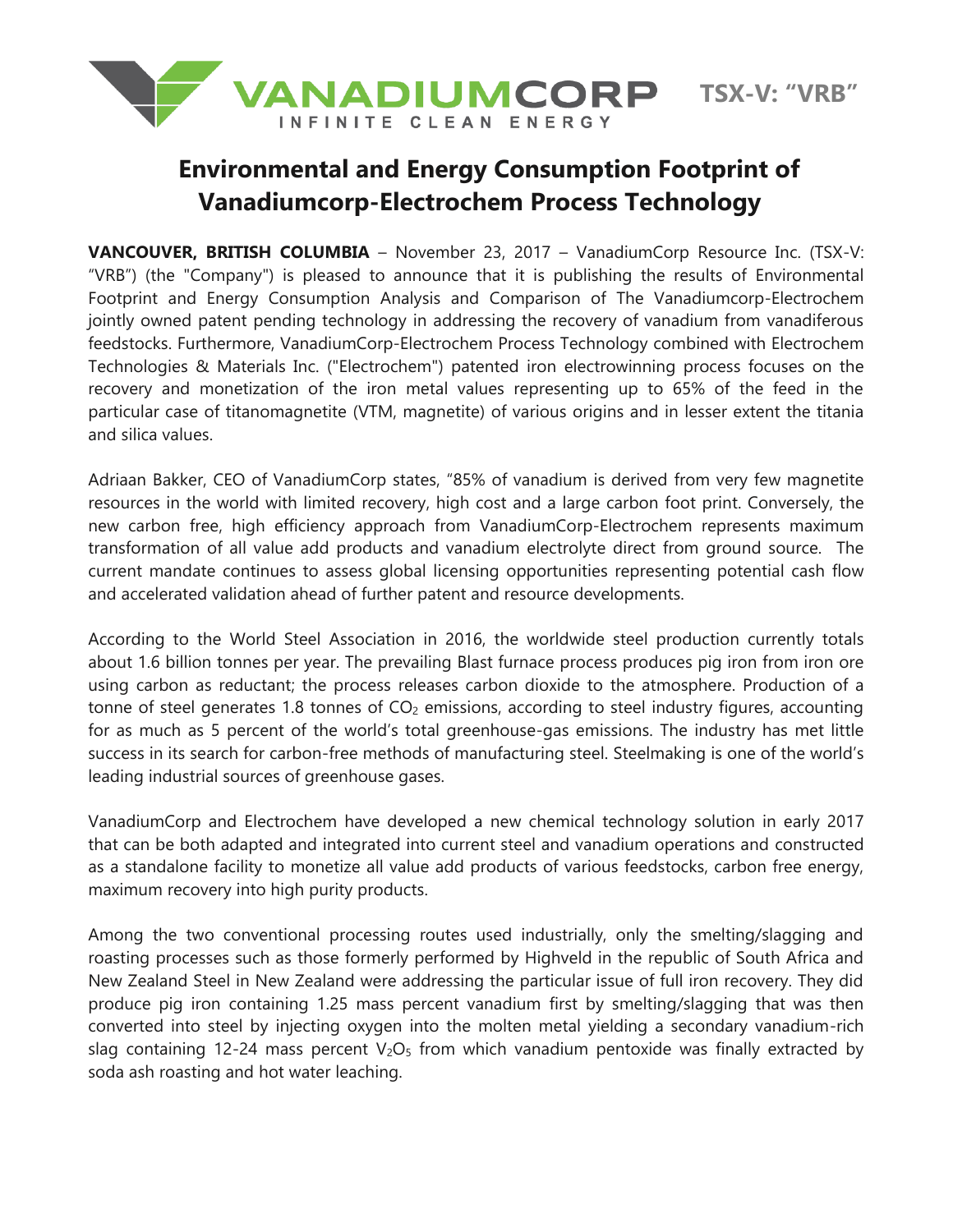However, the energy consumed during the smelting and slagging steps together with the  $CO<sup>2</sup>$ emissions are rather significant. To our knowledge no detailed life cycle analysis studies are available in the public domain regarding specifically the vanadium industry, however it is still possible to have access to reliable data regarding iron and steel making processes such as those published in: Fruehan, R.J.; , Fortoni, O.; Paxton, H.W.; and Brindle, R. (2000) - Theoretical Minimum Energies To Produce Steel for Selected Conditions. - Carnegie Mellon University, Pittsburgh, PA.

From the report, the actual specific energy consumption for producing a steel slab by smelting, steelmaking and hot rolling is on average 22.95 GJ per tonne of steel slab (6.380 MWh/tonne) while the GHGs emission is on average 1.8 tonne of  $CO<sup>2</sup>$  per tonne of steel. This latter figure must be compared with 1 tonne of  $CO<sup>2</sup>$  emitted during the production of one tonne of cement.

These numbers confirm the strong negative environmental impact of extracting vanadium pyrometallurgically using the iron and steelmaking route. These numbers do not take into account the specific energy consumption and  $CO<sup>2</sup>$  emissions related to the soda ash roasting part of the process. In another report to the USGS [Bleiwas, D.I. (2011)] - Estimates of electricity requirements for the recovery of mineral commodities, with examples applied to sub-Saharan Africa. – US Geological Survey (USGS), Open-file Report 2011-1253, Reston, VA]: the specific electricity consumption for the production of vanadium pentoxide from pig iron is assessed as 3.000 MWh/tonne. This specific consumption was estimated based on limited data addressing the blowing of pig iron to produce vanadium pentoxide products and it includes crushing, grinding, and one or more of the following: roast-leach, rotary-kiln, electric-smelting, shaking-ladle, and basic-oxygen-furnace operations.

This should preclude implementation of new smelter capacities especially in jurisdictions were stringent environmental regulations were put in place as most governments agreed worldwide to reduce GHGs by implementing strict  $CO<sup>2</sup>$  emissions reduction policies. Moreover, public acceptance towards implementing polluting technologies are at all time low while the trend is to promote green and cost-effective alternatives.

For all these reasons, integrating vertically the carbon and energy free VanadiumCorp-Electrochem chemical technology for vanadium, copperas, titania and silica recovery with Electrochem's patented electrochemical technology offers a unique competitive alternative to ironmaking by replacing the carbon reductant with electricity. Specific energy consumption during iron electrowinning can be as low as 2.900 MWh/tonne of electrolytic iron when operating under certain conditions (Canadian Patent CA 2,717,887 C) while the very low  $CO<sub>2</sub>$  emissions would be linked to minor ancillary operations such as steam generation and drying. The various specific energy consumptions for each operation unit used in the integrated process are currently accounted from the flow sheet under assessment at the prototype level during Phase II. These data will be refined further during scale-up that will ensure more reliable data to be used as benchmark and for comparison purposes.

In conclusion, the two integrated technologies will be able to offer a highly cost effective and greener alternative to smelting and roasting in jurisdictions having access to affordable electricity either from hydro or nuclear power.